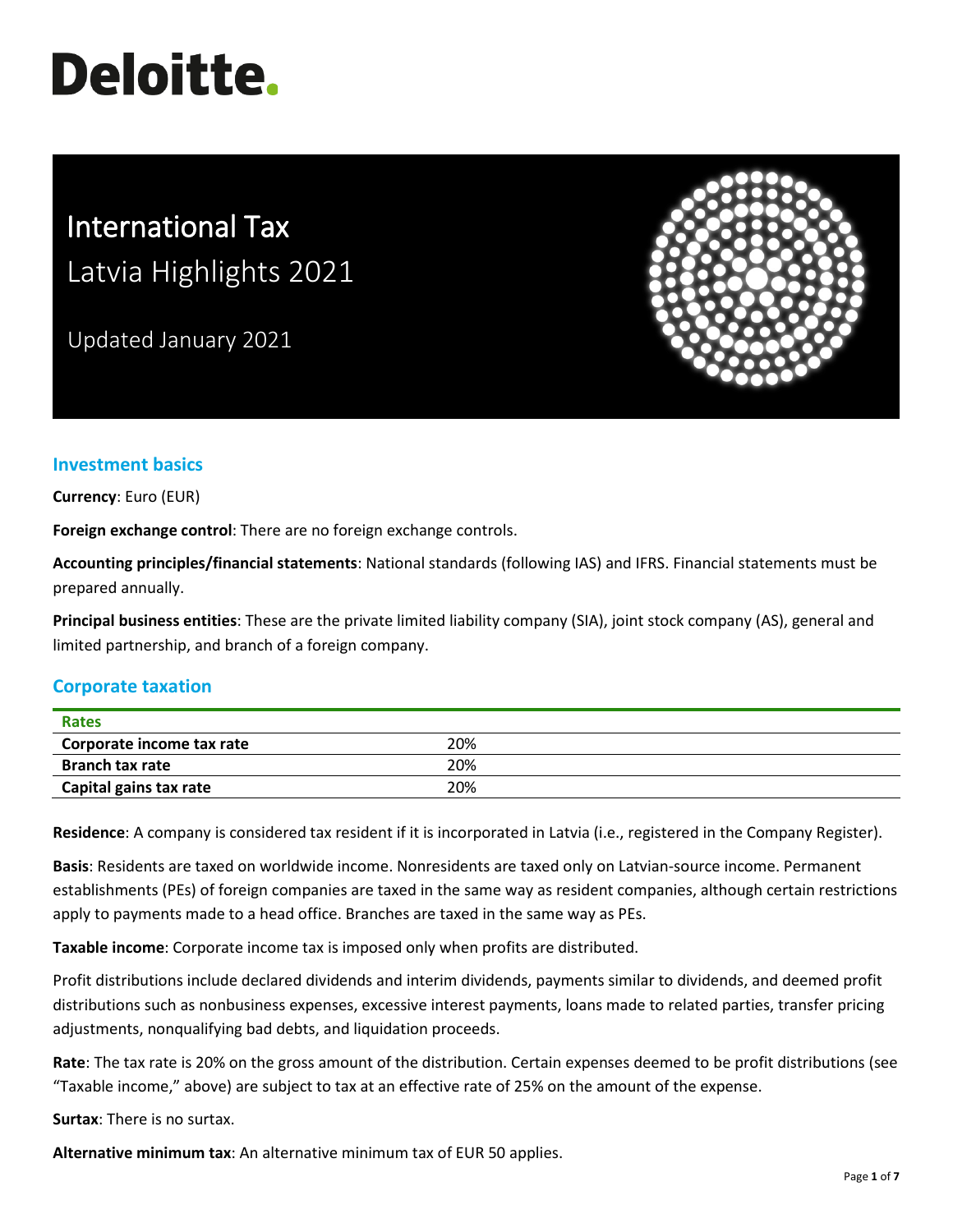**Taxation of dividends**: Dividends and other distributions of profits are subject to corporate income tax at the level of the payer (see "Taxable income," above). The corporate income tax applies at the time the dividend is declared, and no further tax is due at the time of payment.

**Capital gains**: Capital gains on sales of property are taxed only when there is a profit distribution. Capital gains from the sale of shares are exempt from tax, provided certain conditions are satisfied (see "Holding company regime," below). A nonresident's income from the sale (or from the contribution into share capital) of real estate located in Latvia, or the sale of shares of a company where more than 50% of the company's assets consist of Latvian real estate, is subject to a 3% withholding tax.

**Losses**: Corporate income tax applies only to distributed profits, and any financial losses decrease the distributable amount.

Tax losses accumulated through 2017 can be carried forward to reduce up to 50% of taxable distributed profits through 31 December 2022.

**Foreign tax relief**: A foreign tax credit is available for tax paid abroad, but the credit is limited to the lower of the foreign tax paid or the Latvian tax attributable to the foreign income.

**Participation exemption**: Redistributions of dividends received from resident and nonresident payers will not be subject to corporate income tax in Latvia where the following conditions are satisfied: (i) the payer of the underlying dividends to the redistributing entity pays corporate income tax in its country of residence or the dividends have been subject to withholding tax in the distributing jurisdiction; (ii) the payer is not from a "black list" (i.e., low-tax) jurisdiction; and (iii) the dividends are not treated as a tax-deductible expense in the payer's country of residence.

**Holding company regime**: Capital gains from the sale of shares held for at least 36 months are exempt from tax, provided certain conditions are fulfilled. The exemption does not apply to capital gains from the sale of shares of a company where more than 50% of the company's assets consist of Latvian real estate, and from the sale of shares of companies located in low-tax jurisdictions

**Incentives**: A rebate of up to 80% of corporate income tax on profit distributions and real estate tax is available for licensed entities located in special economic zones and free ports. The rebate has been approved as compatible with the EU state aid rules.

Start-up companies are entitled to make fixed monthly payments equal to two minimum compulsory state social insurance contributions per employee, instead of paying full payroll taxes. Start-up company status is granted by a stateformed commission according to criteria specified in the legislation.

#### **Compliance for corporations**

**Tax year**: The tax period is the calendar month and financial year.

**Consolidated returns**: Consolidated returns are not permitted; each company must file a separate return.

**Filing and payment**: The tax return must be filed on a monthly basis by the 20th day of the following month. The tax also is due before the 20th day of the following month.

**Penalties**: Interest of 0.05% per day is imposed for the late payment of tax. Fines may be charged as a result of a tax audit, in the range of 10% to 300% of the tax due.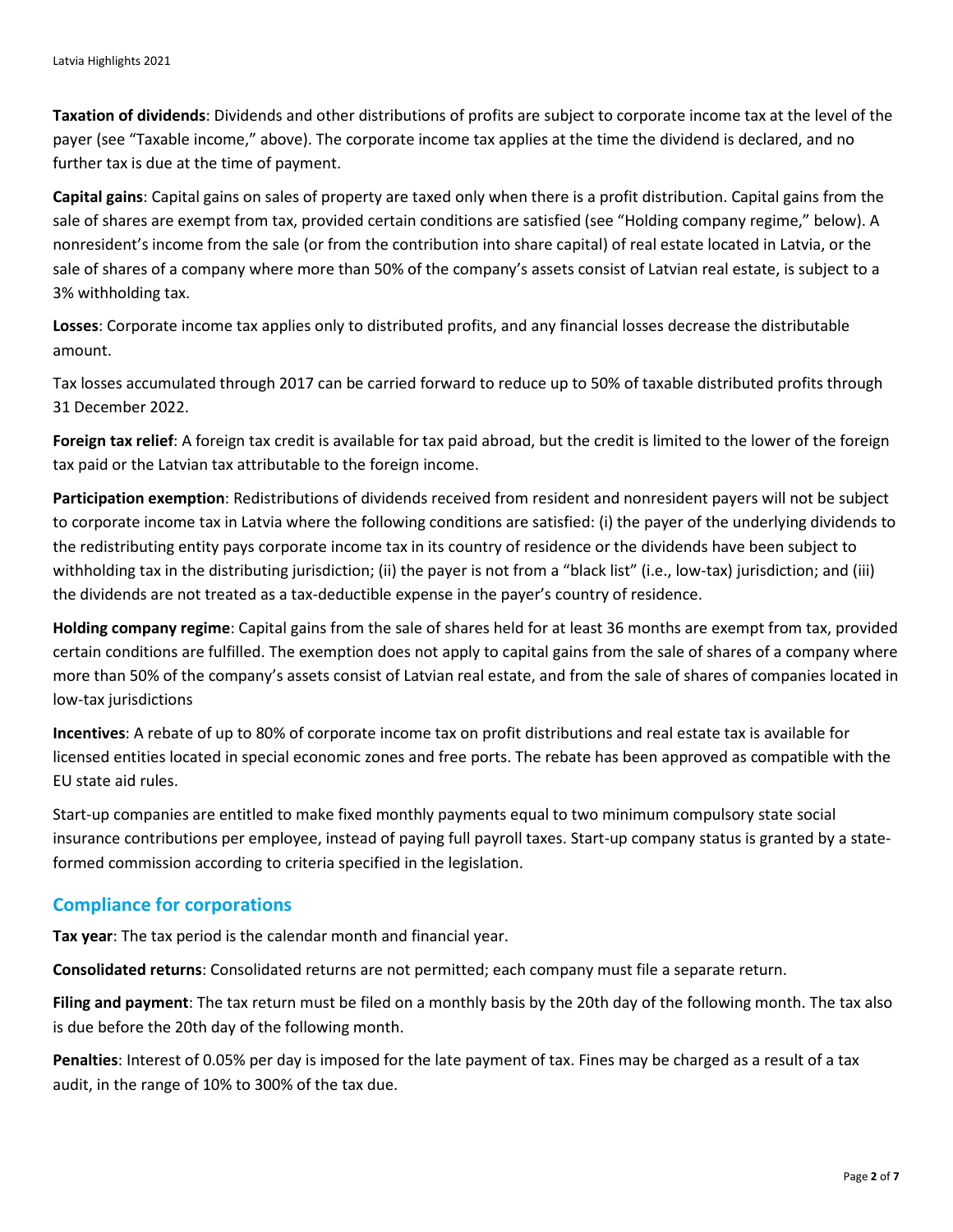**Rulings**: Advance rulings and advance pricing agreements (APAs) may be obtained from the tax authorities to ascertain their opinion on the application of tax and transfer pricing rules. Advance rulings are binding only on the tax authorities; APAs are binding on both the taxpayer and the tax authorities.

#### **Individual taxation**

| Rates                      |                       |      |
|----------------------------|-----------------------|------|
| Individual income tax rate | Taxable income        | Rate |
|                            | Up to EUR 20,004      | 20%  |
|                            | EUR 20,005-EUR 62,800 | 23%  |
|                            | Over EUR 62,800       | 31%  |
| Capital gains tax rate     |                       | 20%  |

**Residence**: An individual is resident in Latvia if the individual's permanent place of residence is in Latvia or if the individual is present in Latvia for 183 days or more in any 12-month period, starting from the date of arrival in Latvia.

**Basis**: Resident individuals are taxed on worldwide income; nonresidents are taxed only on Latvian-source income.

**Taxable income**: Taxable income includes income from employment, income from the exercise of a business, and investment income.

**Rates**: The following rates apply: 20% on income up to EUR 20,004 per year; 23% on income over EUR 20,004 per year; and 31% (consisting of personal income tax and solidarity tax) on income over EUR 62,800 per year. Capital gains and other income from capital are taxed at a 20% rate.

**Capital gains**: Gains on the sale of an individual's capital assets (real estate, shares, etc.) are subject to a 20% tax. Gains on the sale of a private residence may be exempt. A nonresident individual's income from the sale (or from the contribution into share capital) of real estate located in Latvia, or the sale of a company's shares where more than 50% of the company's assets consist of Latvian real estate, is subject to a 3% withholding tax.

**Deductions and allowances**: Allowances for dependents, medical expenses, health insurance premiums, and certain other allowances are available for Latvian tax residents.

**Foreign tax relief**: A tax credit is available for foreign tax paid, limited to the Latvian tax attributable to the foreign income.

#### **Compliance for individuals**

**Tax year**: The tax year is the calendar year.

**Filing status**: Each individual must file a return; joint filing for spouses is not permitted.

**Filing and payment**: The annual income tax return is due by 1 June following the tax year. The tax is due within 15 days after the tax return is submitted, but the actual tax payment may be divided into three installments. Tax on capital gains is paid on a quarterly or an annual basis. Wage tax, social security contributions, and some of the tax on income from capital is withheld at source.

**Penalties**: Interest of 0.05% is imposed daily on late payments. Fines may be charged as the result of a tax audit, in the range of 10%-300% of the tax due.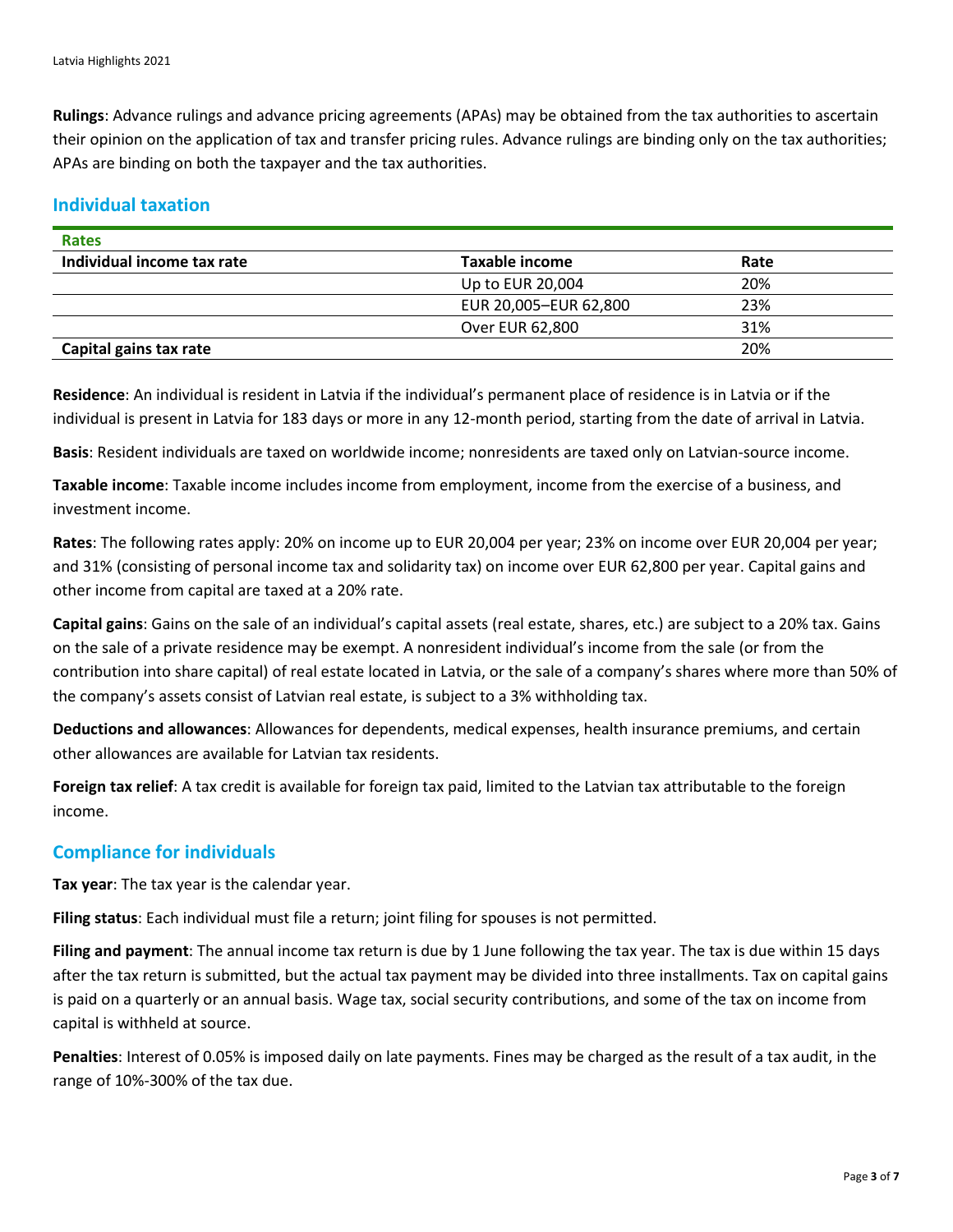**Rulings**: Rulings may be obtained from the tax authorities to ascertain their opinion on the application of the tax legislation. Rulings are binding on the tax authorities.

#### **Withholding tax**

| <b>Rates</b>                       |                  |                   |                     |                   |
|------------------------------------|------------------|-------------------|---------------------|-------------------|
| Type of payment                    | <b>Residents</b> |                   | <b>Nonresidents</b> |                   |
|                                    | Company          | <b>Individual</b> | Company             | <b>Individual</b> |
| <b>Dividends</b>                   | 0%               | 0%                | 0%/20%              | 0%/20%            |
| <b>Interest</b>                    | 0%               | 0%                | 0%/20%              | 0%/20%            |
| <b>Royalties</b>                   | 0%               | 0%                | 0%/20%              | 0%/20%            |
| <b>Fees for technical services</b> | 0%               | 0%                | 0%/20%              | 0%/20%            |

**Dividends**: Latvia does not impose withholding tax on dividends, except for dividends payable to persons resident in lowtax jurisdictions, which are subject to a 20% withholding tax.

**Interest**: Latvia does not impose withholding tax on interest, except for interest payable to persons resident in low-tax jurisdictions, which is subject to a 20% withholding tax.

**Royalties**: Latvia does not impose withholding tax on royalties, except for royalties payable to persons resident in low-tax jurisdictions, which are subject to a 20% withholding tax.

**Fees for technical services**: Latvia does not impose withholding tax on technical service fees, except for technical service fees payable to persons resident in low-tax jurisdictions, which are subject to a 20% withholding tax.

**Branch remittance tax**: There is no branch remittance tax.

**Other**: Consulting and management fees paid to a nonresident company are subject to a 20% withholding tax, unless the rate is reduced under a tax treaty.

Withholding tax is payable at the time the payment is made.

#### **Anti-avoidance rules**

**Transfer pricing**: Latvia's transfer pricing rules generally follow OECD transfer pricing guidelines. Transfer pricing documentation requirements apply to Latvian corporate taxpayers as set out below. The local file must be prepared in the Latvian language but the master file also may be prepared in English.

Mandatory preparation of a master file (without submission) is required if the total annual value of related party transactions exceeds EUR 5 million. The master file must be submitted to the tax authorities where (i) annual turnover exceeds EUR 50 million and the total value of related party transactions exceeds EUR 5 million or (ii) the total value of related party transactions exceeds EUR 15 million.

A local file must be prepared where the total annual value of related party transactions exceeds EUR 250,000 and submitted to the tax authorities where such transactions exceed EUR 5 million.

A taxpayer must retain documentation substantiating the arm's length nature of a transaction for five years, and the documentation must be provided to the tax authorities within one month following a request or annually if the relevant thresholds are met.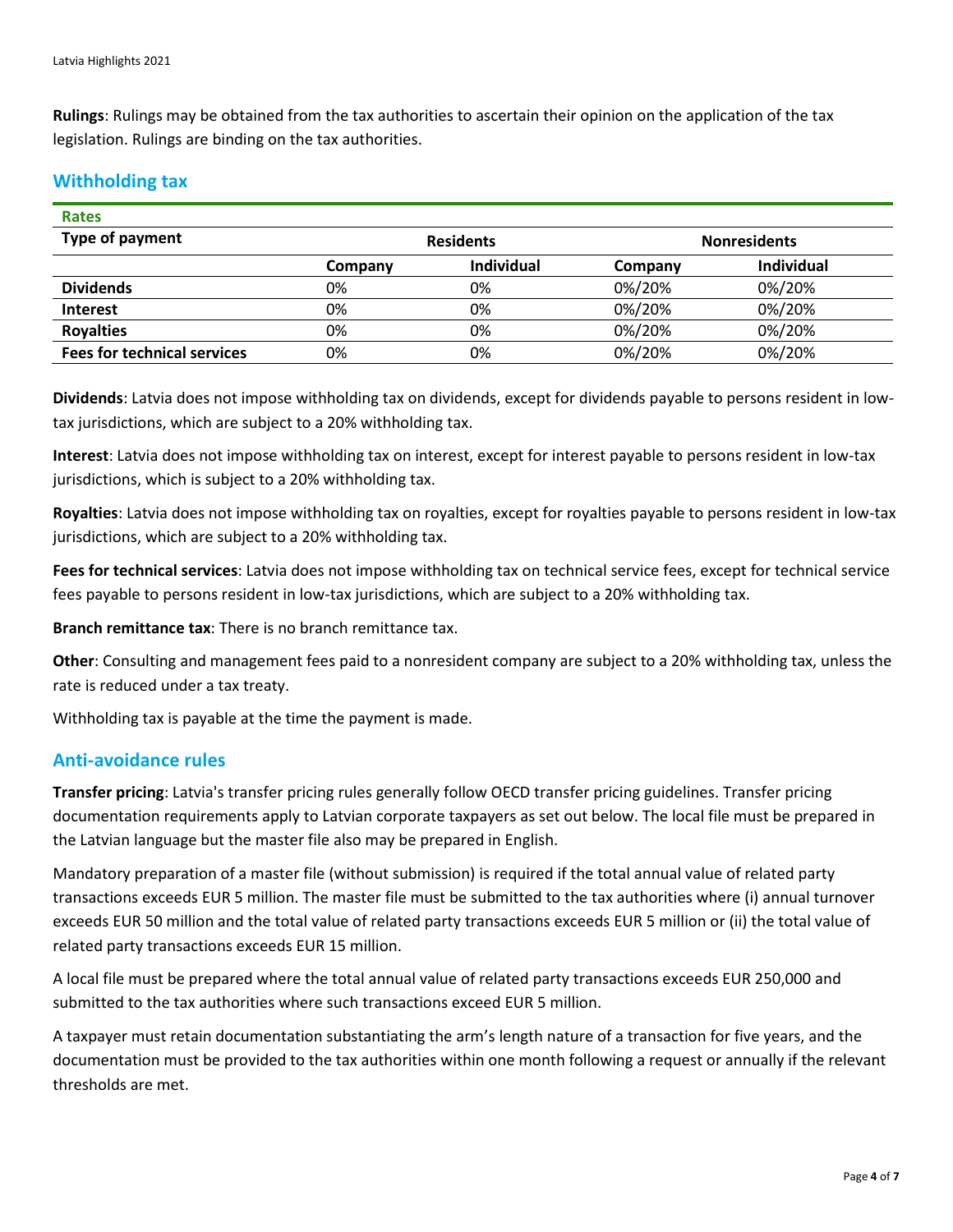Penalties of up to 1% of the value of related party transactions for which the taxpayer is obliged to prepare transfer pricing documentation may be imposed for significant violations of the transfer pricing documentation preparation or submission requirements, capped at a penalty of EUR 100,000 per transaction.

Latvia has adopted country-by-country reporting requirements.

**Interest deduction limitations**: Under the thin capitalization rules, interest payments are included in the taxable base where (i) the debt-to-equity ratio exceeds 4:1 or (ii) the interest payment exceeds both EUR 3 million and 30% of EBITDA (earnings before interest, tax, depreciation, and amortization). The inclusion in the taxable base is the larger amount resulting from these two calculations.

The thin capitalization rules do not apply to interest payments made to EU/European Economic Area (EEA) credit institutions, to credit institutions resident in a country that has concluded a tax treaty with Latvia, or in respect of EU/EEA public debt securities.

**Controlled foreign companies**: A controlled foreign company (CFC) regime applies in accordance with the EU Anti-Tax Avoidance Directive (ATAD). An entity is treated as a CFC where a Latvian taxpayer either alone or together with its associated enterprises holds a direct or indirect participation of more than 50% of the capital or voting rights or is entitled to receive more than 50% of the profits of the entity. A PE always is treated as a CFC.

The Latvian taxpayer must include in the tax base undistributed income of the CFC arising from artificial arrangements that have been entered into for the essential purpose of obtaining a tax advantage.

An arrangement or series of arrangements is regarded as artificial to the extent that the entity or PE either would not own the assets or would not have assumed the risks necessary to generate the income if it were not controlled by a company that conducts the significant executive management people functions relevant to those assets and risks.

The CFC rules do not apply if the CFC's profit does not exceed EUR 750,000 and the income derived other than from the sale of goods and services does not exceed EUR 75,000.

**Hybrids**: Latvia has implemented legislation in line with ATAD 2 regarding hybrid mismatches. The legislation is effective as from 12 February 2020.

Legislation regarding reverse hybrid mismatches will apply as from 1 January 2022.

**Economic substance requirements**: General anti-avoidance clauses are present in all tax laws, enforcing the substanceover-form principle.

**Disclosure requirements**: There are no disclosure requirements.

**Exit tax**: As from 12 February 2020, taxpayers must include in their taxable base the value of assets that are transferred outside of Latvia in one of the following situations:

- From a head office in Latvia to a PE outside Latvia;
- From a PE of a foreign entity in Latvia to the parent entity or another PE outside Latvia;
- Where a PE of a foreign entity in Latvia transfers business activities outside of Latvia; or
- Where an entity registered in Latvia changes its tax residence, except when the assets will stay in Latvia and will be effectively connected to a PE there.

**General anti-avoidance rule**: Latvia does not have a general anti-avoidance rule.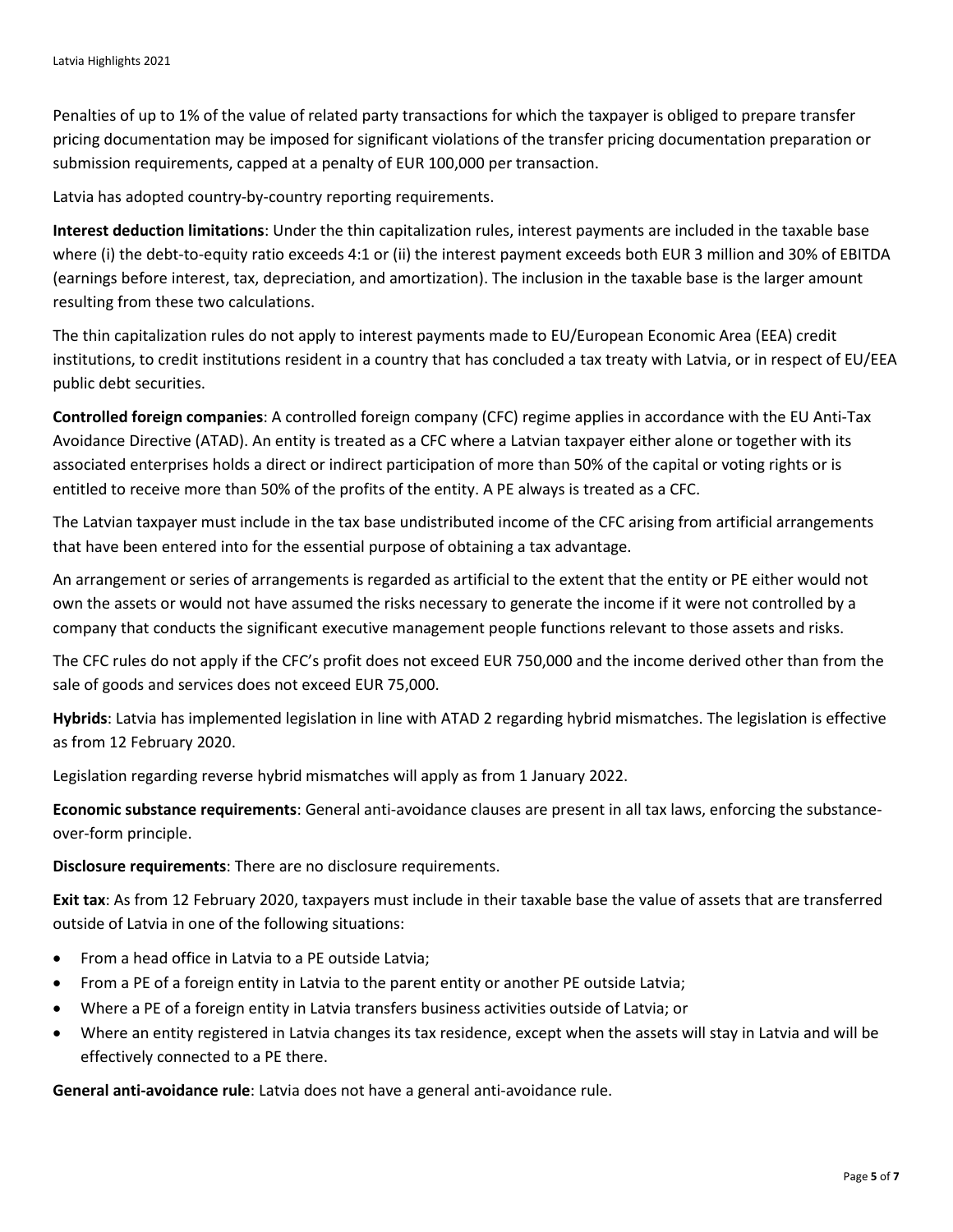**Other**: A 20% withholding tax is imposed on payments to entities located in low-tax jurisdictions (see "Withholding tax," above), although exemptions may be possible for acquisitions of goods and EU/EEA public bonds.

#### **Value added tax**

| <b>Rates</b>         |           |
|----------------------|-----------|
| <b>Standard rate</b> | 21%       |
| <b>Reduced rate</b>  | 0%/5%/12% |

**Taxable transactions**: VAT is charged on supplies of goods and services, intra-Community acquisitions of goods and services, and importation of goods and services. The general rules are in line with the EU VAT directive.

**Rates**: The standard rate is 21%, with a reduced rate of 12% or 5% applying to certain goods/services. Some items are zero-rated, and others are exempt (e.g., financial and insurance services).

**Registration**: Persons whose taxable supplies (excluding imports) exceed EUR 40,000 in a 12-month period must register for VAT purposes. A foreign person engaged in business in Latvia is required to register on or before the date of the first taxable supply.

**Filing and payment**: The taxable period generally is the calendar month, although it may be quarterly for taxpayers with lower turnover. Returns must be submitted by the 20th day of the month following the taxable period and the tax must be paid by the 23rd day of the month following the taxable period.

#### **Other taxes on corporations and individuals**

Unless otherwise stated, the taxes in this section apply both to companies and individuals and are imposed at the national level.

**Social security contributions**: Employment income is subject to social security contributions at a rate of 34.09% of an employee's gross salary (23.59% as the employer's portion, and 10.5% from the employee's salary). The contributions must be paid on a monthly basis by the employer and reporting requirements apply. As from 1 July 2021, minimum mandatory contributions are payable by the employer on employment income of EUR 1,500 or more on a quarterly basis. Nonresident employers must register with the tax authorities or, in certain situations, authorize employees to register and settle payments on behalf of the foreign employer. The amount of annual income subject to social security contributions is capped at EUR 62,800, but income above the threshold is subject to solidarity tax at 25% (borne partly by the employer and partly withheld from the employee's salary).

A nonresident individual employed by a nonresident employer for more than 183 days in a 12-month period (where the EU social security regulations do not apply) and who does not permanently reside in Latvia is subject to social security contributions at a rate of 31.83%.

Self-employed persons are subject to social security tax at 31.07% (with the minimum base being EUR 500 per month) and additional mandatory pension contributions (at 5% through July 2021, then at 10%) must be made. If a self-employed person's income does not meet the minimum base, only pension contributions must be made.

**Payroll tax**: Employers are required to withhold personal income tax and remit the amount to the tax authorities on a monthly basis. The following rates apply: 20% on income up to EUR 20,004 per year; 23% on income over EUR 20,004 per year; and 31% (consisting of personal income tax and solidarity tax) on income over EUR 62,800 per year. The above brackets are multiplied by 1/12 to calculate the amount to be withheld from monthly income.